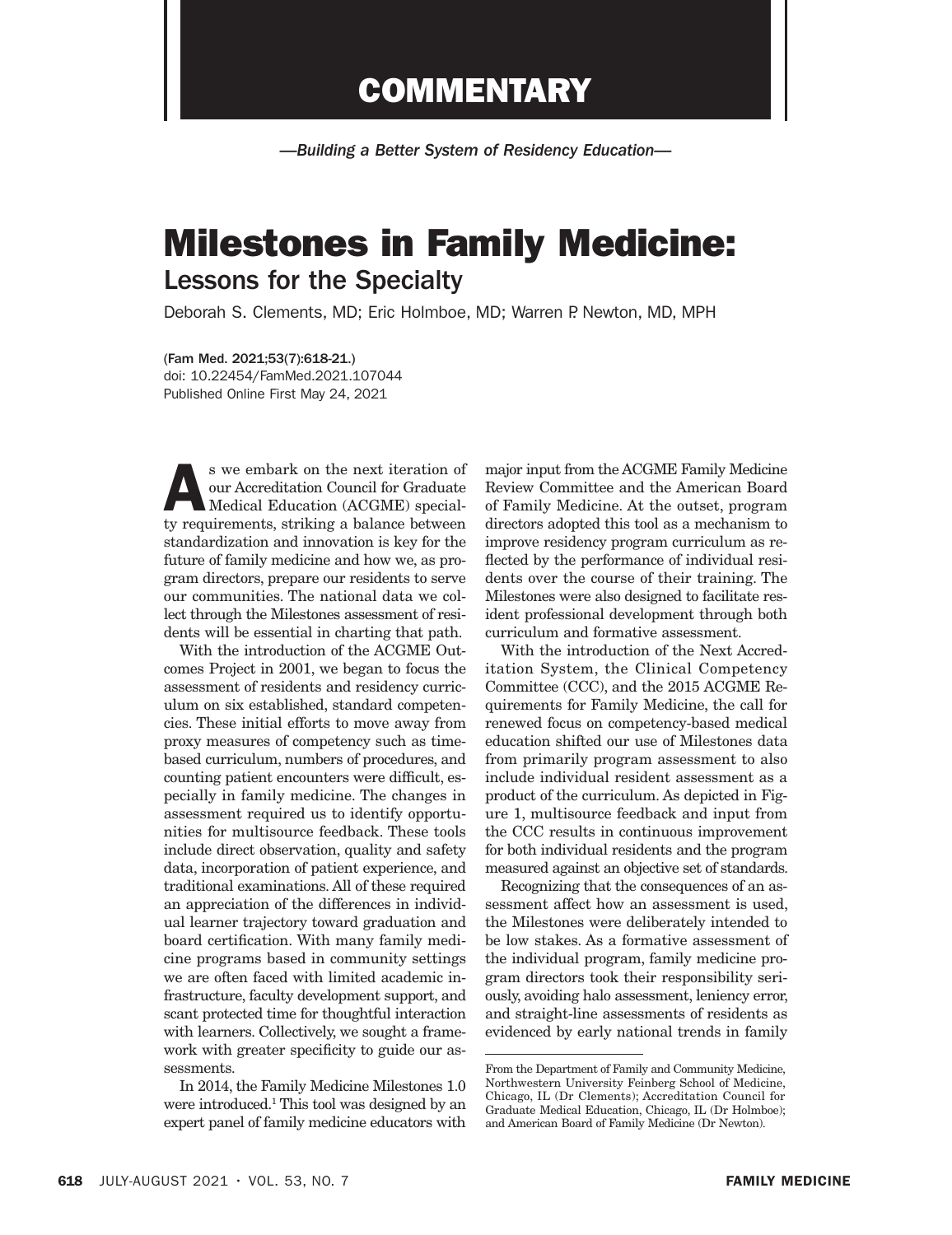

Figure 1: The GME Assessment System

medicine reporting to the ACGME.<sup>2</sup> For our specialty, this is a cause for celebration. We recognize that milestones do not measure the latent ability of the individual residents and appropriately use the full range of developmental scale options.3

Milestones are recorded by all program directors on every resident, representing an unprecedented opportunity to examine our national system of graduate medical education and its outcomes in a longitudinal way. Aggregate Milestones 1.0 data from 2017-2019, the first full cohort of residency graduates, demonstrates that family medicine program directors report the full range of performance on each of the 22 milestones, underscoring our thoughtful reporting and the usefulness of the data. Granted, the system is evolving, but it has improved our ability to look at competencies beyond medical knowledge and patient care in a deliberate manner. The data collected represent a unique, national resource and are available online at https://www.acgme. org/What-We-Do/Accreditation/Milestones/Resources.

So what have we learned? In 2019, of the 4,008 PGY-3 family medicine residents, 1,144 (28.5%) achieved a level 4 in all 22 of the Milestones. This level represents the recommended graduation target as roughly correlated with proficiency in the Dreyfus model and readiness for unsupervised practice. At the other end of the spectrum, 175 (4.3%) of the PGY-3 residents in 2019 did not reach a level 4 on *any* of the 22 milestones, and approximately 20% did not reach level 4 on half or more of the 22 milestones (Figure 2). Nationally, we reported a below-mean rating on SBP-1 "Provides Cost-Conscious Medical Care," SBP-3 "Advocates for

Individual and Community Health," and PBLI-3 "Improves Systems in Which the Physician Provides Care," all of which are fundamental components of family medicine.4

What does this mean? Did these residents train in programs that were simply more stringent in their ratings? Did programs struggle with curriculum and effective assessments in key Milestones, especially in the domains of system-based practice and practice-based learning? What happened to these graduates once they entered practice? As the discipline begins to implement Milestones 2.0, family medicine has an opportunity to explore these questions, and more importantly, the outcomes of its graduates from 2017 to 2019.

During the recent pandemic, we have experienced upheaval of our planned educational experiences and traditional assessment tools. We have also acknowledged the implicit and explicit biases in our society and are wrestling with changes to our systems that have been deferred for far too long. For at least the next few years, program directors will be unable to rely on our traditional metrics for ascertaining resident competence to practice independently. We have reached a critical juncture in needing reliable ways to define minimum expectations based on competency, not scheduled rotations or numbers of procedures. The importance of competency-based medical education and processes for meaningful assessment have been accelerated. Whether the Milestones data have meaning and validity is unclear, but we must avoid the tendency to disregard imperfect data.

If we assume that Milestones measure essential expectations of family medicine residency training and that they are reported accurately, we must answer some critical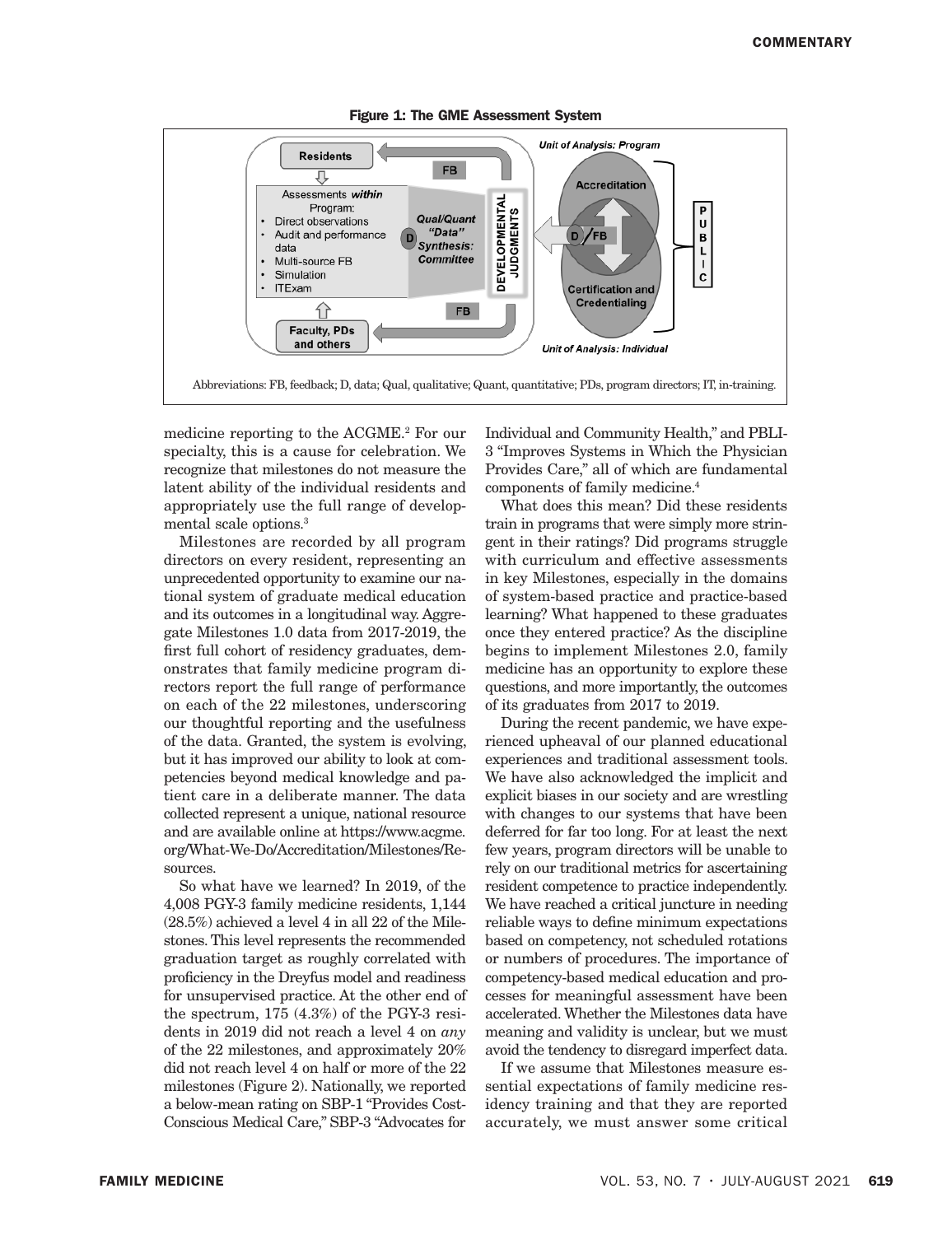

Figure 2: Distribution of Residents Not Achieving Level 4 by Number of Subcompetencies at Presumed Time of Graduation

questions. We cannot be willing to accept that nearly 72% of our graduates are leaving our programs with at least one subcompetency below that recommended for unsupervised practice. Even more critical is that we continue to graduate family physicians who meet none of the recommended subcompetencies. Establishing an acceptable floor for individual residents is essential to program standardization. Do these findings reflect the competency of individual residents or the adequacy of our training programs? Family medicine has been expanding at one of the most rapid rates in our history and of all medical specialties to meet the nation's primary care needs. We must ensure that our expansion has not been too fast to ensure competence of our graduates.

Assurance of competence should accompany any latitude to innovate.

Milestones 2.0 arose as an expansion of the original process, including a call for volunteers, adding resident members and a public member. The new version revisited appropriate standards of performance and includes a detailed supplemental guide. The tool then underwent substantial public comment before implementation in July 2020. These revised measures may more accurately reflect our expectations of our curriculum and, as a result, will improve resident attainment of recommended competencies. Our individual CCCs and Program Evaluation Committees should use these data to revise our curriculum through an iterative, continuous improvement process to